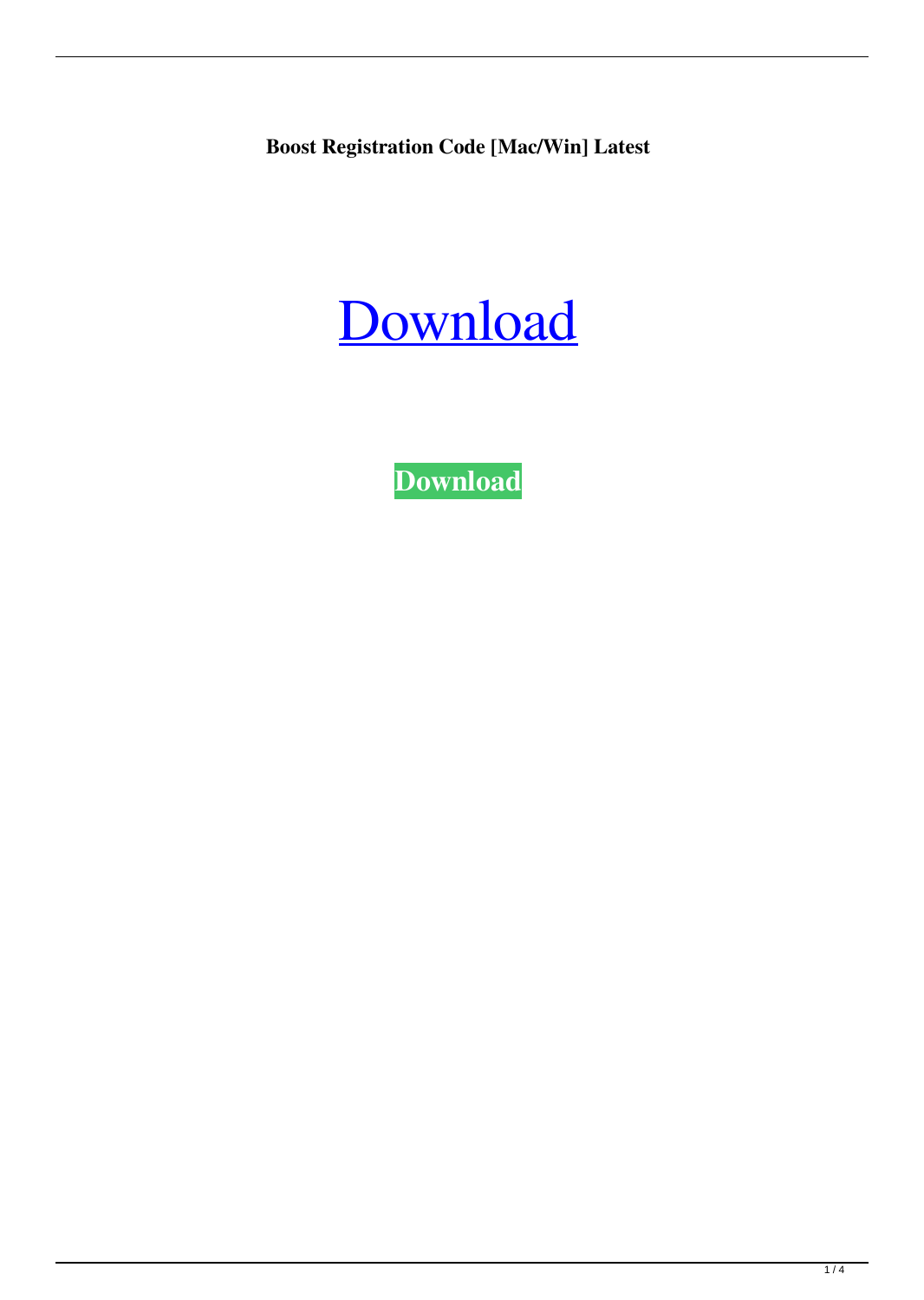### **Boost Crack+ With Serial Key Free Download For PC (2022)**

The AVIOutputStream class is a fast and simple way of creating AVI files. Generally, you are advised to avoid using Java in cases where raw speed is required because the code gets sluggish as the program goes on. So, if you are after speed, AVIDemo, a JAR file that generates three different AVI files, is the thing to do. This class can help you create more or less arbitrary AVI files using the information you provide to it and all of that without your intervention. Moreover, when in a hurry, you can also use this Java class to create AVI files without any hassle. Advertisement Advertisement Disclaimer: WindowsStorm.org is a participant in the Amazon Services LLC Associates Program, an affiliate advertising program designed to provide a means for sites to earn advertising fees by advertising and linking to Amazon.com 492 S.E.2d 557 (1997) 229 Ga. App. 681 SANDERS v. The STATE. No. A97A1748. Court of Appeals of Georgia. May 27, 1997. Reconsideration Denied June 24, 1997. Richard P. Herndon, Jr., Lawrenceville, for appellant. Michael H. Crawford, District Attorney, for appellee. \*558 McMURRAY, Presiding Judge. The defendant was charged with the offense of simple battery arising out of an incident in which he struck the victim with a belt buckle. The case was tried to a jury, which returned a verdict of guilty. The defendant's motion for new trial, amended, was denied. Following the denial of his motion for new trial, the defendant filed a timely notice of appeal to the Court of Appeals of Georgia. Held: 1. The defendant moved for directed verdict as to the first count of simple battery which alleged that the defendant committed an assault on the victim by striking the victim with the victim's belt buckle. This count of simple battery requires proof of an injury to the victim. Johnson v. State, 222 Ga.App. 753(1), 755, 475 S.E.2d 548. The victim testified that she had bruises on her body and was in pain after being struck with a belt buckle. This is sufficient evidence of an injury. See Osburn v. State, 159 Ga.App. 750(2), 283 S.E.2d 665. There is no merit in this enumeration

#### **Boost Crack + Registration Code Download**

KEYMACRO is an innovative solution that will increase your productivity by up to 600% for as little as \$15. The software, which is compatible with the Mac OS X, allows you to create macros, which are basically blocks of code that you can run whenever you need to, in order to automate repetitive tasks or routine. In this tutorial, we'll show you how to use macros in KeyMacro to customize your Mac keyboard and then share your custom macros with others. Starting with KeyMacro KeyMacro is a pretty sophisticated software that can teach you how to create macros as well as share them with others. It's not a program like QuicKeys that gives you the ability to create custom shortcuts; instead, it allows you to customize your keyboard shortcuts in any way you like. To get started, you first need to create an account at the KeyMacro website and download the software from the site. Once the download is complete, you'll be given a pretty straightforward user interface that's comprised of 4 main parts. Home - the left menu that gives you access to various options that include creating a new macro or bookmarking one. Macros - the area that allows you to create macros and then share them with others. Keyboard - in this area, you'll be able to customize your keyboard shortcuts, either by adding new ones or editing ones that you already have. Features - this is basically where you can review your macros and share them with others. Creating a New Macro Creating a new macro is quite simple, and it consists of 2 steps. The first step is to select an action to run (which you can do using the menu on the left), and the second step is to create a block of code that will be executed when the action is run. For example, if you want to delete a word from a text document, you could use the action of deleting the word and the corresponding code of "command-delete". Once you're done, the macro will be saved and you'll be taken to the keyboard section where you can access the macro by pressing CMD+Shift+K. Sharing a Macro The best way to share a macro with others is to go to the keyboard section and click on the Share button at the top-right corner. You'll then be directed to a page where you can choose to either share the macro via a URL 81e310abbf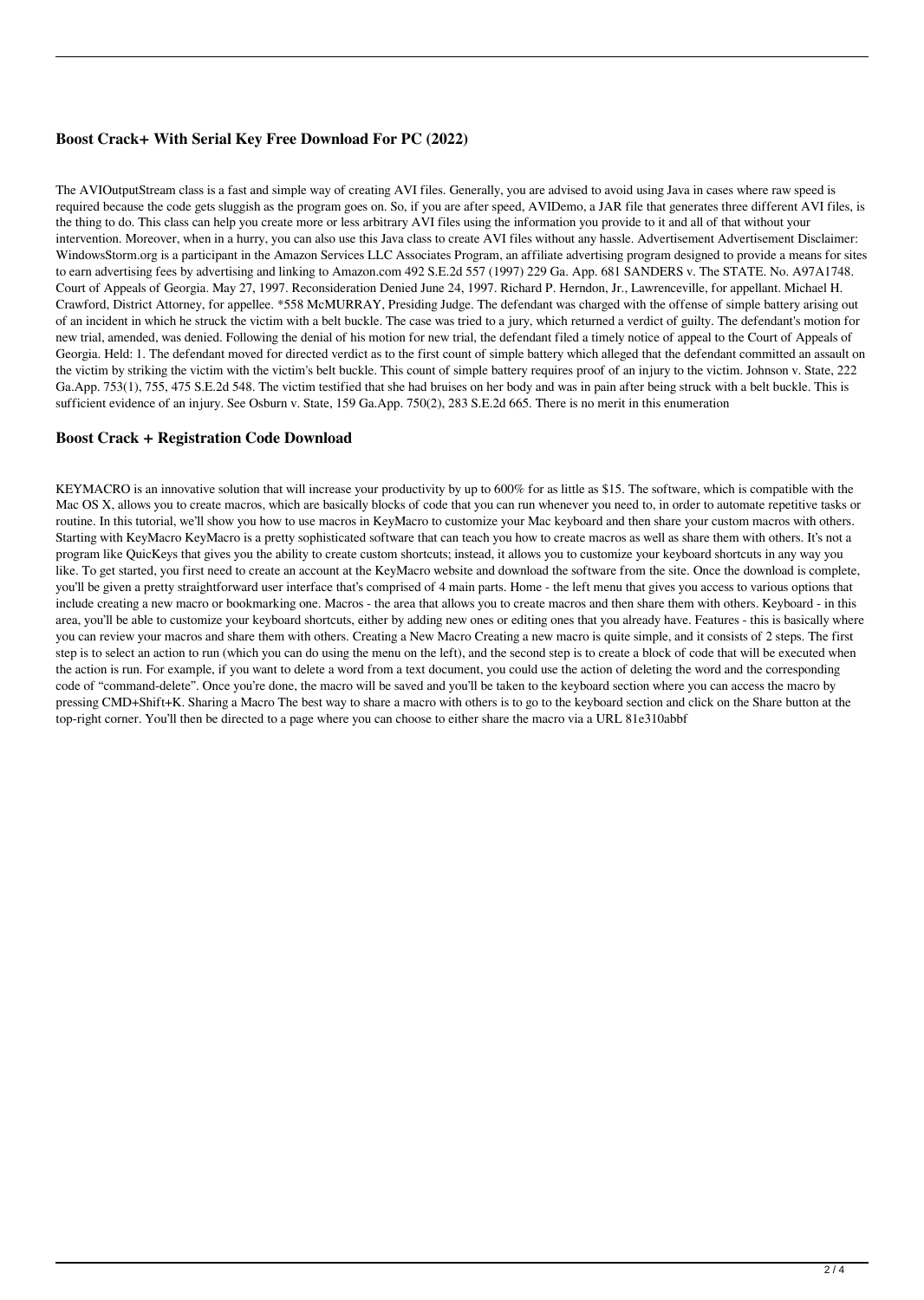## **Boost Activation Code**

Boost helps you take breaks from your work. Give your productivity a boost and hit your breaks right with Google Chrome's biggest extension. Boost is all about the breaks. Give your productivity a boost with regular breaks from your work. You can take a break on: \* Productivity \* Career \* Stress \* Efficiency \* Decision Making \* Depression \* Computer Addiction \* Fitness And more. Take a break with Boost. \* Description: \* Upto three short-form videos, plus a 10-minute bonus break for true productivity \* Watch videos of inspirational people, and work out or relax \* Boost is the perfect way to save you from burnout Boost is a powerful Chrome extension that helps you take breaks from your work. Give your productivity a boost with regular breaks from your work. You can take a break on: \* Productivity \* Career \* Stress \* Efficiency \* Decision Making \* Depression \* Computer Addiction \* Fitness And more. Boost. Boost. Upto three short-form videos, plus a 10-minute bonus break for true productivity. Watch videos of inspirational people, and work out or relax. Boost is the perfect way to save you from burnout. We all need breaks. It can be hard to take a break from your work without losing focus or losing momentum. Boost provides you with the help you need when it comes to hitting your breaks right. It's a powerful tool that you can use to keep your productivity high and your stress low. Boost is so effective at giving you breaks that it's the only Chrome extension to have been used by more than one million people. It's the #1 productivity extension in the Chrome Web Store. What you get: #1 New York Times best-selling author, best-selling motivational speaker, and entrepreneur Jack Canfield's three-part short-form video course and his full-length motivational video course #1 New York Times best-selling author and speaker Tony Robbins's two-part short-form video course #1 New York Times best-selling author Mark Victor Hansen's twopart short-form video course #1 New York Times best-selling author and motivational speaker Brian Tracy's two-part short-form video course #1 New York Times best-selling author, blogger, and lecturer Steven Pressfield's two-part short-form video course #1 New York Times best-selling author and entrepreneur

#### **What's New In?**

Boost is a software program whose purpose is to help users enhance their computer performance by removing malware, spyware, and adware, wiping out system and app junk files, as well boost system and web browser boot time, running programs and services. The tool doesn't make permanent changes to your computer, so with a simple restart you are able to restore system's previous settings. It sports a clean and intuitive layout that allows you to set up the dedicated parameters on the fly. You can switch between a Basic or Power mode, with the first one built specifically for rookies, while the second offers some extra functions for advanced users. Apart from the Boost option which is built to improve the overall performance of the system, the utility features two modes that are able to provide details about your PC strength and stability. You can manage Windows startup utilities using the Strength mode, while the Stability function displays the applications that are installed on your system and offers you the possibility to uninstall the selected ones. What's more, Boost provides details about the CPU, disk, and memory usage and reveals the programs that are currently running on your computer and the system resources for each one. When it comes to configuration settings, you can make the tool run at Windows startup, enable sound notifications, show detailed tooltips, as well as create a whitelist and blacklist. During our testing we have noticed that Boost carries out a task quickly, and no errors showed up throughout the entire process. It doesn't eat up a lot of CPU and memory, so the overall performance of the computer is not affected. All in all, Boost offers a handy set of parameters and an intuitive layout for helping you boost the performance of your computer, and is suitable for all types of users, regardless of their experience level. 123e6f7d96b738f737c35b534f8 Boost is a software program whose purpose is to help users enhance their computer performance by removing malware, spyware, and adware, wiping out system and app junk files, as well boost system and web browser boot time, running programs and services. The tool doesn't make permanent changes to your computer, so with a simple restart you are able to restore system's previous settings. It sports a clean and intuitive layout that allows you to set up the dedicated parameters on the fly. You can switch between a Basic or Power mode, with the first one built specifically for rookies, while the second offers some extra functions for advanced users. Apart from the Boost option which is built to improve the overall performance of the system, the utility features two modes that are able to provide details about your PC strength and stability. You can manage Windows startup utilities using the Strength mode, while the Stability function displays the applications that are installed